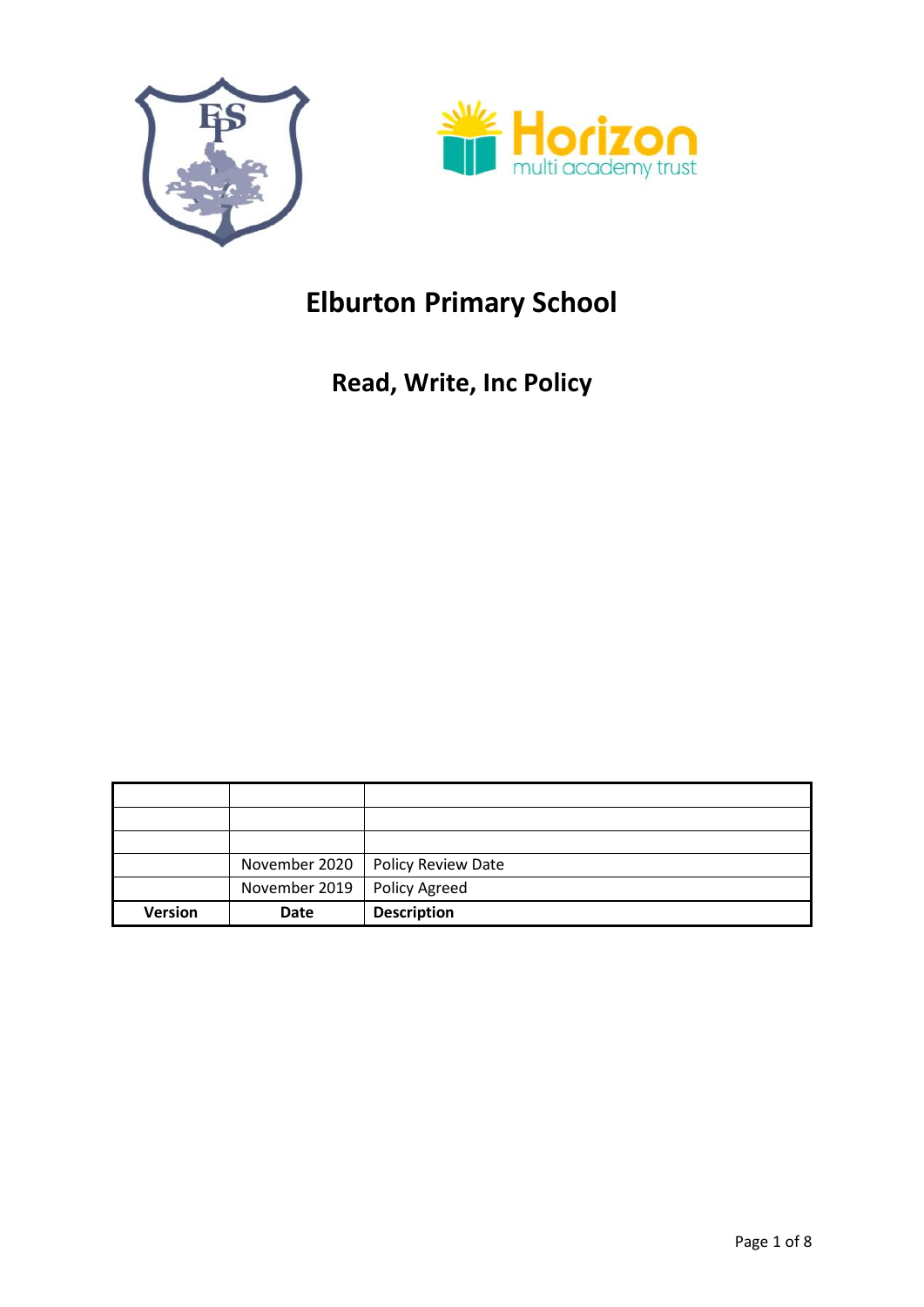# **Contents**

- 1. Subject Statement
- 2. 2. Teaching and Learning
- 3. Assessment:
	- 3.1 Assessment for Learning (AfL)
	- 3.2 Formative Assessment
	- 3.3 Summative Assessment
- 4. Planning and Resources
- 5. Organisation
- 6. EYFS
- 7. KS1 and KS2
- 8. Equal Opportunities
- 9. Inclusion
- 10. Role of the Subject Leader
- 11. Parents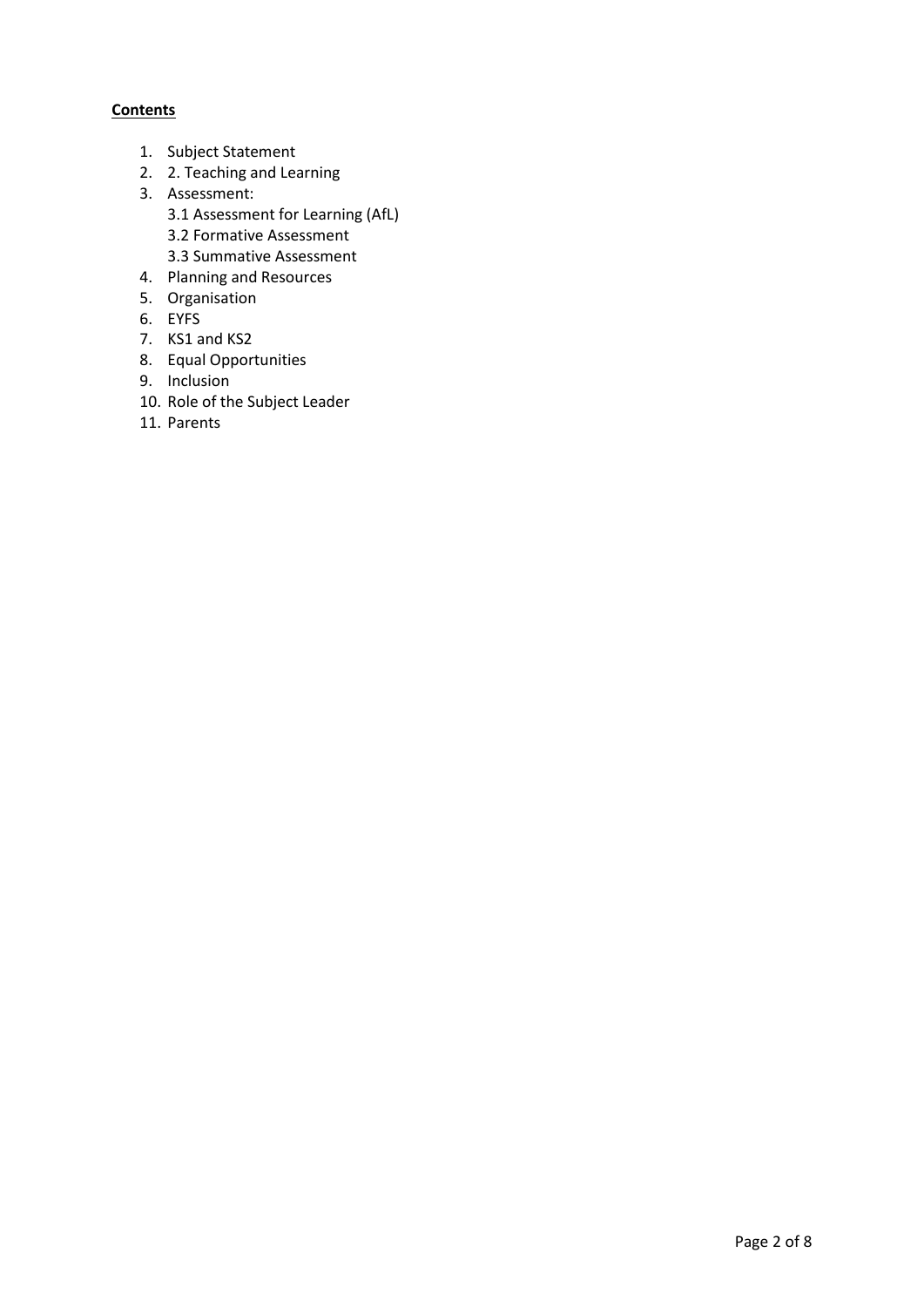# **1. Subject Statement**

# **Intent**

Elburton are determined that every pupil will learn to read, regardless of their background, needs or ability.

Aspects of the 2014 National Curriculum for English that are applicable to the early stages of the teaching of reading, aim to ensure that all pupils:

- Read easily, fluently and with good understanding.
- Develop the habit of reading widely and often, for both pleasure and information.
- Write clearly, accurately and coherently, adapting their language and style in and for a range of contexts, purposes and audiences.

At Elburton Primary School, we strive to teach all children to read effectively and quickly using the Read Write Inc. Phonics programme (RWI) which includes teaching synthetic phonics, sight vocabulary, decoding words as well as spelling and accurate letter formation.

Using the RWI Scheme, to teach children to decode and then read, we aim to teach children from Early Years up to Year 2 to:

- Apply their phonic knowledge and skills as the route to decode words.
- Respond speedily with the correct sound to graphemes (letters or groups of letters) for all common 40+ phonemes.
- Read accurately by blending sounds in unfamiliar words that contain the Grapheme Phoneme Correspondences (GPCs) that they have been taught.
- Read common exception words, noting unusual correspondences between spelling and sound.
- Read words containing taught GPCs and –s, –es, –ing, –ed, –er and –est endings.
- Read words of more than one syllable that contain taught GPCs.
- Read words with contractions and understand that the apostrophe represents the omitted letter(s).
- Accurately read aloud books, that are consistent with their developing phonic knowledge and that do not require them to use other strategies to work out words.
- Reread books to build up their fluency, accuracy and expression and hence develop confidence and enjoyment of reading.
- Read most high-frequency regular words quickly and accurately, without overt sounding and blending; only needing to sound out unfamiliar words.
- Spell words containing each of the 40+ phonemes by segmenting the sounds in words.
- Spell common exception words correctly.
- Add prefixes and suffixes to previously taught words.
- Spell effortlessly, and with confidence, so that all their focus when writing can be directed towards composition.
- Make phonetically plausible attempts to spell words correctly.
- $\bullet$  Select the correct GPC for words that contain sounds that have more than one GPC e.g. ay, ai, a-e etc.
- Form each letter correctly, using RWI letter formation rhymes to encourage correct entry and exit points, orientation and letter size.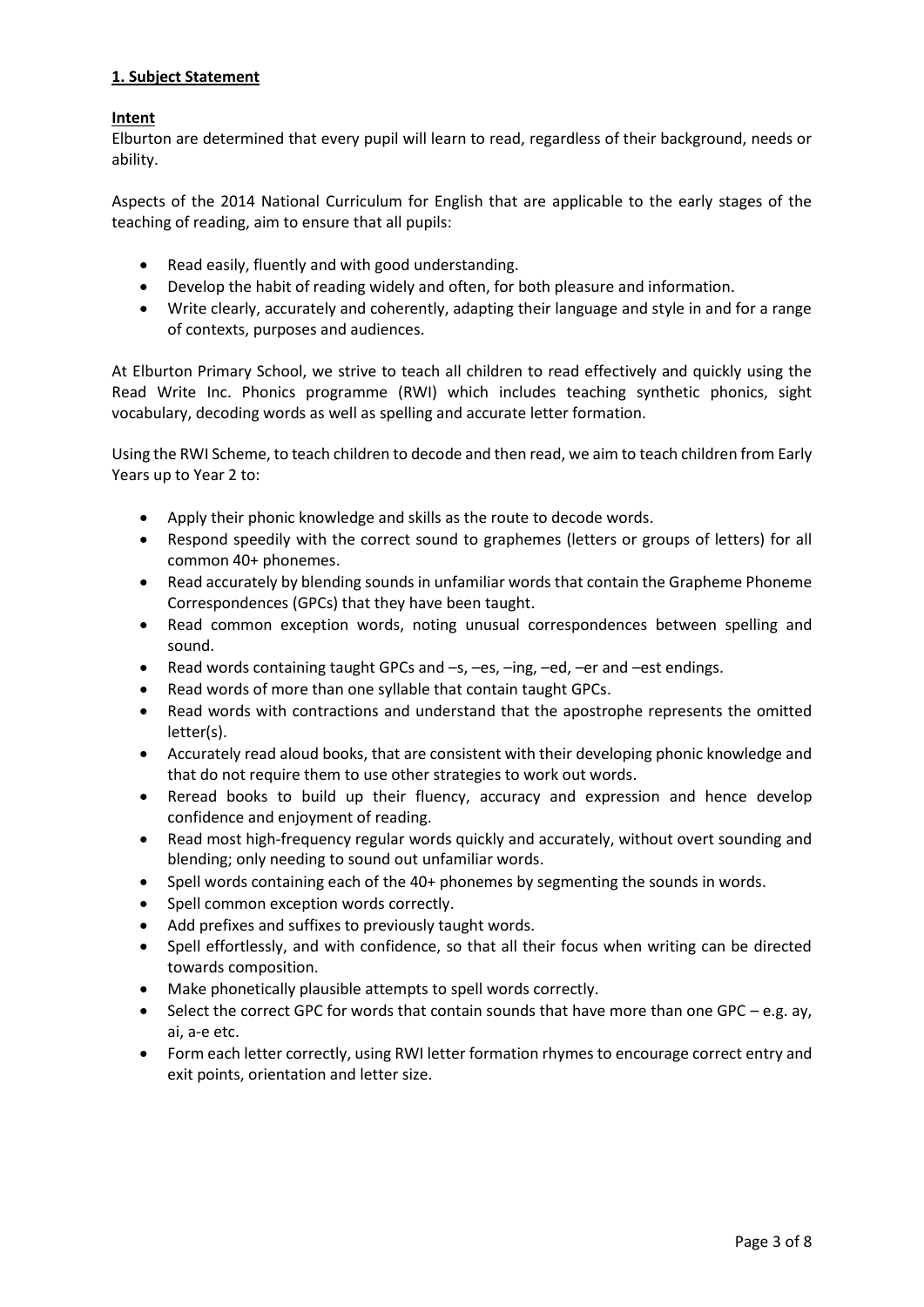# **Implementation**

At Elburton, these skills are embedded within daily RWI lessons. By focussing on the teaching of reading in the Early Years and KS1, using a synthetic phonics scheme, children learn to read unfamiliar printed words by blending (decoding) and speedily recognise familiar printed words by sight. We want all children to enjoy and experience early success in learning to read. We are committed to developing children's love of reading and to help them to acquire knowledge and to build on what they already know.

These principles and features characterise our approach to the teaching of reading using RWI:

- Teachers teach RWI using a detailed, proven step-by-step teaching scheme; where children are first taught simple GPCs, to accurately blend taught sounds, to decode simple words containing taught graphemes and then to read specifically designed books that are closely matched to their increasing knowledge of phonics and the common exception words.
- Pupils are taught within small homogenous groups, across year groups, which reflect their performance in RWI phonics assessments. We make sure that pupils read books that are closely matched to their increasing knowledge of phonics and ability to read 'tricky words'; so they experience early reading success and gain confidence that they are readers.
- RWI teachers have all the RWI resources needed to teach RWI and they follow detailed lesson plans. This ensures the consistency of the teaching of reading, in every RWI lesson, irrespective of the RWI reading teacher.
- Teachers attend regular in-house CPD sessions, where they have the opportunity to learn about pedagogical changes, new RWI resources and to observe and practice specific parts of the teaching process.
- Regular assessment ensures that pupils are taught in homogeneous groups which match their phonic knowledge and reading level. Pupils making speedy progress move groups quickly. Those pupils making steady progress continue at an appropriate pace matched to their reading level. Those pupils making slower progress are usually taught in smaller groups and generally receive additional small group or one-to-one intervention.

#### **Impact**

We assess all pupils from Reception to Year 2 using RWI Assessment materials. We use this data to assign them to their correct RWI Group and to identify if they need to have any additional support. This provides a good indication of their progress relative to their starting points. We track the phonic progress that pupils make from Reception to Year 2 and, at the end of Year 1; we evaluate pupils' acquisition of GPCs and decoding skills using the Phonics Screening Check (PSC). This ensures that we are able to maintain high standards in the teaching of the early stages reading in EYFS (using the Reading statements in the EYFS Profile), in Year 1 (PSC) and in Year 2 (using the statutory KS1 Reading assessment materials). Pupils in LKS2 that are still acquiring word reading skills, continue to be part of the RWI program. The impact of high-quality synthetic phonics teaching, coupled with vigorous assessment procedures ensures that attainment of Elburton Primary School is in line with National Averages. We aim to raise this standard to be well above National Averages, with a particular focus on raising progress and attainment of our disadvantaged pupils.

# **2. Teaching and Learning**

Stepping Stones Nursery do not follow the RWI programme, but instead focus on ensuring children have accessed many practical opportunities for developing their listening skills and early phonological awareness. This provides an excellent foundation for starting the scheme when children begin RWI in Foundation classes.

Foundation RWI lessons start after Foundation teachers have completed their Baseline Assessment. Children are organised into RWI Groups based on their phonic knowledge, ability to orally blend taught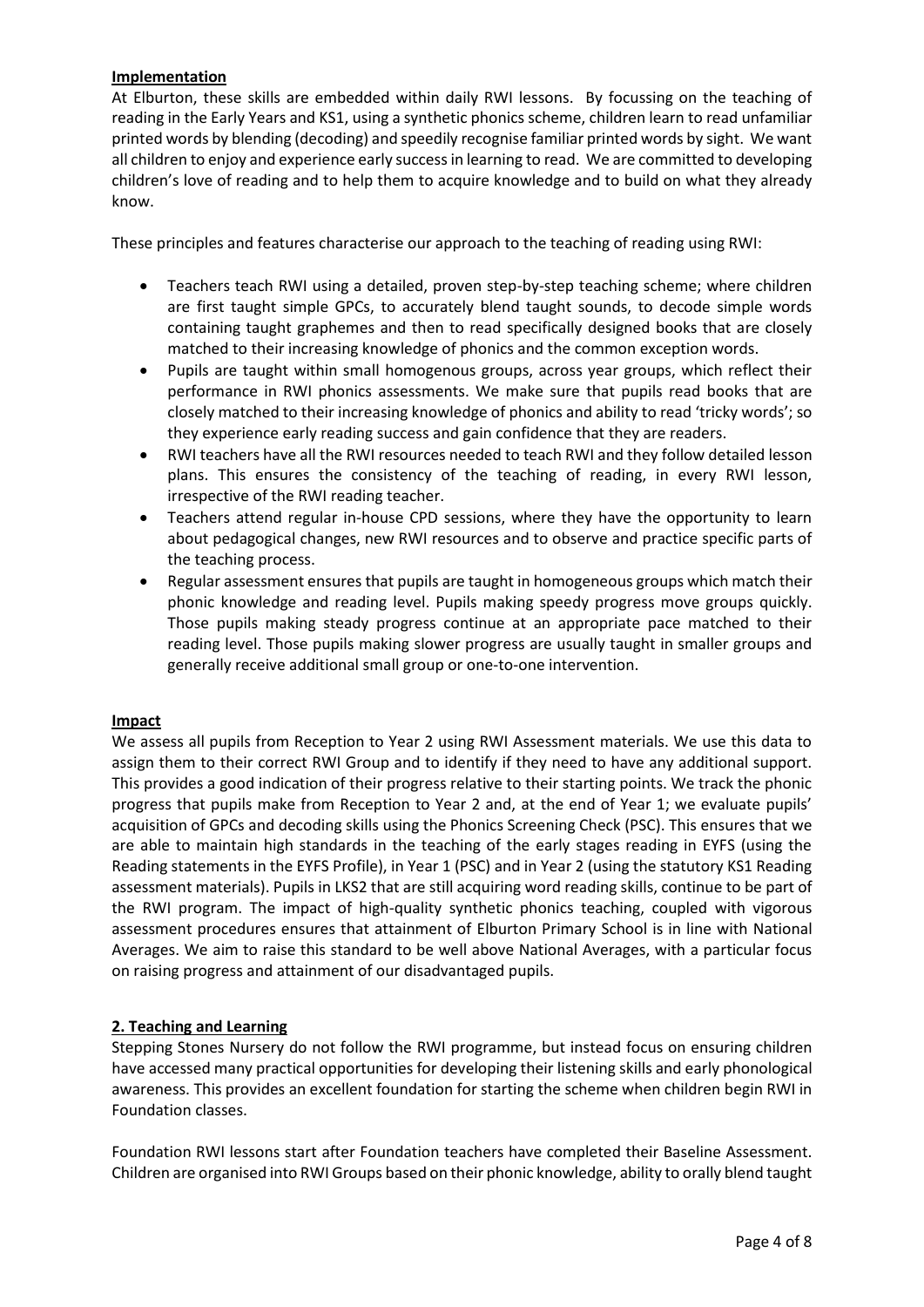phonemes and read simple CVC words. This ensures the correct level of support, challenge and progression in the teaching of reading in Foundation. Five RWI lessons are taught every week and each lesson lasts for approximately 30 minutes. As the year progresses, this time extends to up to an hour. The children are exposed to regular 'Fred Talk' games within their environment.

In Year 1 (and those in Y2 who are still within the programme), RWI lessons commence at the start of the academic year. Children are grouped by their phonic knowledge as well as their reading accuracy, fluency and comprehension. Three full 1 hour RWI lessons are taught every week. There are then two additional speed sound lessons. Both the Reception and KS1 RWI lessons start with a 10-minute phonics (speed sound) input session, where new sounds are taught, or previously taught sounds are reviewed. Pupils learn how to apply their grapheme/phoneme knowledge to read real simple words – initially sounding out these words and then progressing onto speedy reading of words – and also alien (pseudo) words. They also learn how to read irregular words and multisyllabic words. Following on from this, during the main part of the lesson, pupils are taught to read the regular and irregular words that are found in the RWI storybook that they are reading, and then they apply this knowledge to read RWI storybooks (3 times) at their phonic level. The final part of the teaching sequence has an assessment focus, where pupils apply their phonic knowledge to read alien /pseudo words.

# **3. Assessment**

# **3.1 Assessment for Learning**

The programme's 'cycle of instruction' means that, after direct instruction and guided practice, the pupils teach their partner. In this way, they all rehearse and consolidate what they have been learning. This helps the pupils to make their understanding clear to themselves and helps the teacher deal with any misconceptions. 'Partner teaching' is a key assessment tool.

Assessment is a critical element of our programme. The teachers' assess: pupils' phonic knowledge the speed at which pupils are able to read the text as well as their understanding of the stories they read.

#### **3.2 Formative Assessment**

Daily formative assessment opportunities are built into every RWI lesson. Choral response group work, partner work, the small class size allows teachers to evaluate pupils' phonic knowledge and hence modify the pace and focus of their lessons. Formative assessment opportunities provide teachers with knowledge of which children are making slow, steady or speedy progress and hence they can liaise with the Reading Leader to provide additional support (for children making slower progress) or an immediate assessment (for pupils making speedy progress) to allow such pupils to change group.

#### **3.3 Summative Assessment**

All pupils are assessed every 6-8 weeks, or more frequently for those making speedier progress, using RWI Assessment materials. The assessment is conducted by the Assessment Team and the materials assess a pupils' sound to grapheme correspondence, ability to apply phonic knowledge to decode regular words and to read common exception words. Children are grouped by the Reading Leader. Pupils reading fluency is also evaluated. Pupils' progress is tracked, to record their phonic knowledge and decoding skills, and this information is used to reorganise groups, RWI Storybook level and the focus of the phonics input of the lesson. Summative assessment is used to update RWI tracking sheets, which monitors pupils' progress over time. Assessment information, from both the formative and summative assessment progresses, is used to provide updates to parents via Parents' Evening updates or more specific meetings with parents.

#### **4. Planning and Resources**

Planning is minimised as we follow the RWI Handbooks and plans. This ensures consistency across the program, as well as freeing up time for teachers to fully understand the lesson sequence, to organise resources and discuss assessment with other Reading Teachers.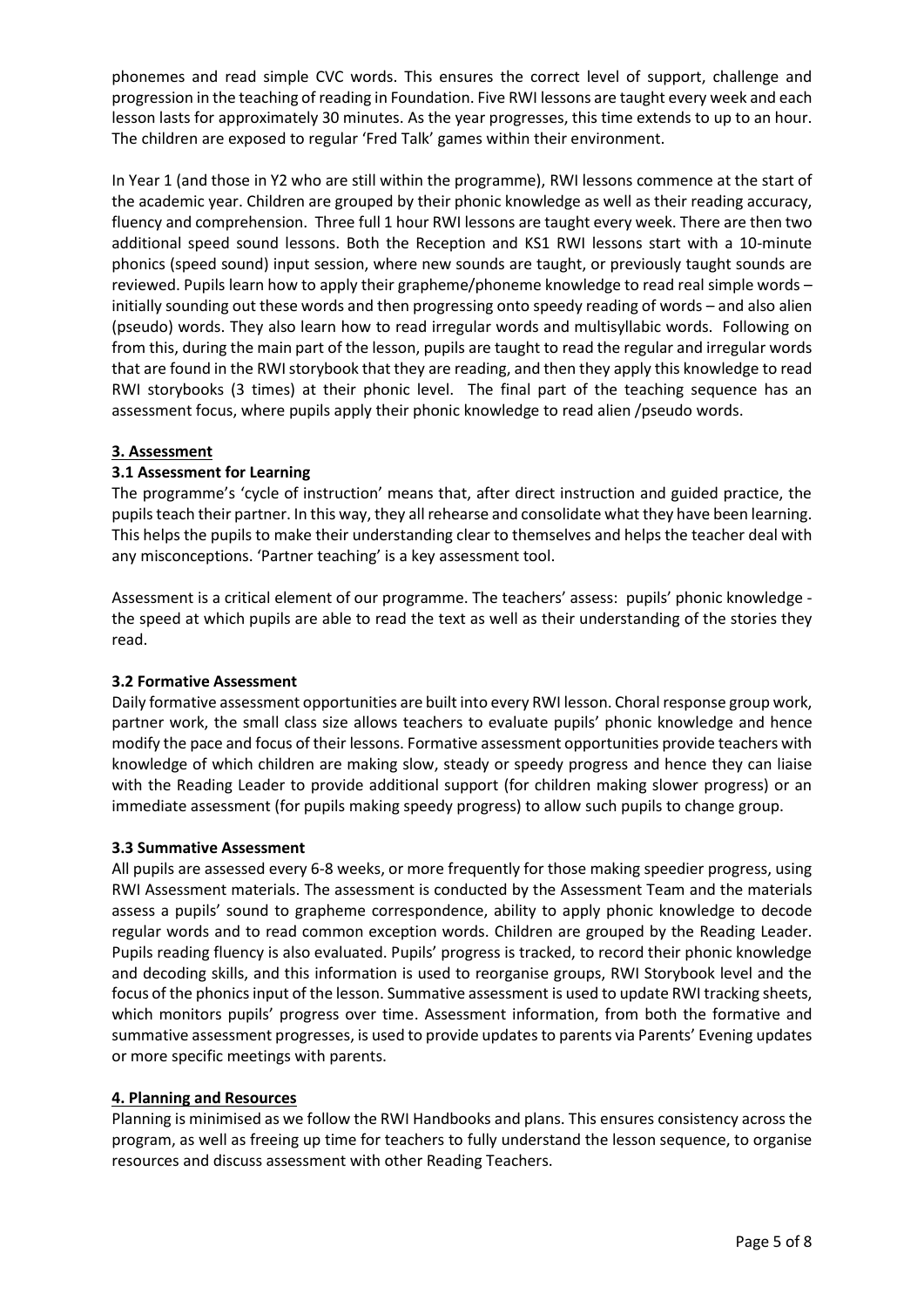Planning details the focus of each part of the RWI lesson and explains the purpose of the activity to both the teacher and the pupil. Planning also explains the resources needed for each day in a teaching cycle.

Every RWI teacher has access to necessary RWI Resources which include: simple and complex speed sounds charts, small and large phonics flash cards, magnetic boards and letters (for those that need this), green and red word flash cards and Fred the Frog. Set 1, 2 and 3 teaching sequence resources, RWI storybooks (with Story Green words and Speedy Green words), ditties and linked texts are all stored centrally.

### **5. Organisation**

Teachers follow RWI lesson plans and ensure that the lessons are taught at a good pace to ensure that all children are engaged and involved in the lesson. Children are praised for their contribution to lessons, reading and effort so that a very positive and respectful teaching environment is maintained. Every part of the lesson is explicitly referred to so that the teachers, and the children, know the purpose of the task. Use of effective partner work, turn-taking and children taking on the 'teacher role', means that children have an active role in all parts of the lesson. We teach pupils to work effectively with a partner to explain and consolidate what they are learning. This provides the teacher with opportunities to assess learning and to pick up on difficulties, such as pupils' poor articulation, or problems with blending or alphabetic code knowledge. Teachers demonstrate their enthusiasm and passion in the program and this has a very positive impact on the teaching and learning environment.

# **6. EYFS**

#### **Nursery**

Initially, during the autumn term children develop a love of language and enjoy listening to stories. EYFS staff use 'Fred Talk' and Fred Games daily (saying words using pure sounds) with the children, with the expectation that the children will begin to encode the words.

#### **Foundation**

During the first few weeks of Foundation, a Baseline RWI assessment is completed to enable the Reading Leader to determine the phonic knowledge of each child. Because of this assessment, classes are split into small homogenous groups. Children that know no or very few sounds, learn the Set 1 sounds from the beginning, in very small groups, with a focus on repetition and Fred talk. Children that know some sounds, are taught unknown sounds then also progress onto assisted blending. Children that know many sounds, but can't orally blend, focus on learning the technique of assisted blending and then to quickly progress to independent blending. Those children that can orally blend and read CVC words, focus on using known sounds to independently blend words containing 3 or more sounds and reading RWI Storybooks. Reception pupils learn sounds and the corresponding grapheme, or groups of letters which represent each phoneme. Simple mnemonics help children to quickly grasp this phoneme-grapheme relationship. This is especially useful for pupils at risk of making slower progress. This learning is consolidated daily. Reception RWI lessons occur from 11.10 – 11.40. During the summer term, Foundation and Key Stage 1 children are integrated for their RWI lessons where necessary. This allows children in Reception that are making exceptionally speedy progress to be taught in homogenous groups alongside Key Stage 1 children.

#### **7. KS1 and LKS2**

In Key Stage 1 pupils work within homogenous groups, across both year groups where necessary (Year 1 and Year 2 children), which reflect their performance in RWI phonic assessments. We make sure that pupils read books that are closely matched to their increasing knowledge of phonics and 'tricky words'; so they experience success and gain confidence that they are readers. Pupils are re-assessed every six to eight weeks and the RWI groups are reorganised accordingly. Key stage 1 RWI lessons occur from 9 until 10.00. LKS2 children are assessed and are streamed together in a group. Some also access 1:1 support.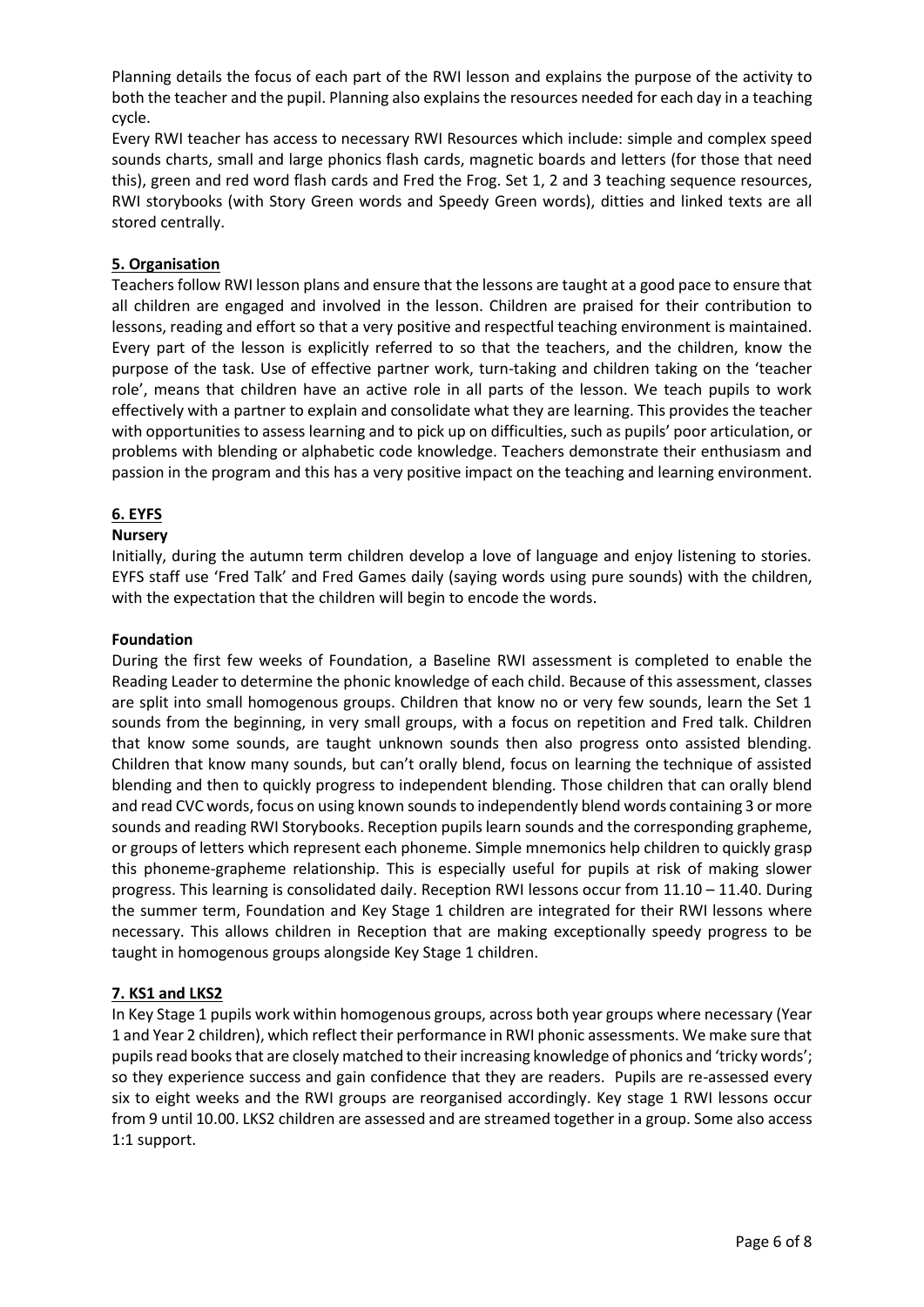# **8. Equal Opportunities**

At Elburton Primary school, we are committed to providing a teaching environment which ensures all children are provided with the same learning opportunities regardless of social class, gender, culture, race and disability or learning difficulties. The school works to ensure the active participation and progress of all children in their learning.

All children will be given equal opportunities to achieve their best possible standard, whatever their current attainment and irrespective of gender, ethnic, social or cultural background, home language or any other aspect that could affect their participation or the progress of which they are capable

# **9 Inclusion**

All pupils are entitled to access RWI resources and teachings at a level appropriate to their needs arising from race, gender, ability or disability.

Teachers are aware of the special educational needs of the children in their RWI group, as well as those who have English as an additional language.

The 2014 National Curriculum states that:

- 'Pupils who grasp concepts rapidly should be challenged through being offered rich and sophisticated problems before any acceleration through new content. Those who are not sufficiently fluent with earlier material should consolidate their understanding, including through additional practice, before moving on.'
- Pupils making accelerated progress will move groups to ensure that an appropriate level of challenge is provided. Pupils that need additional support to consolidate their phonic knowledge and its application will generally be taught in smaller groups where they have the opportunity to consolidate their knowledge prior to moving onto the next stage. If appropriate, further intervention will be provided to support their phonic development.

Specific arrangements for the provision of children with SEND will be communicated to parents and carers during SEND reviews.

#### **10. Role of the Reading Leader**

The RWI Reading Leader:

- Oversees the assessment of all Reception & Key Stage 1 pupils, reviews assessment data to organise pupils to the correct RWI groups.
- Provide RWI teachers with a list of graphemes that their group requires consolidation of.
- Assigns RWI teachers to RWI groups.
- 'Drops in' on RWI groups to give advice and to informally check that pupils are in the correct groups through learning walks and scrutiny of work.
- Where necessary model lessons, team-teach and coach existing and new staff.
- Organises RWI Development Days, led by our RWI consultant trainer, where the teaching of RWI at Elburton Primary is reviewed and assessed. The RWI trainer also coaches staff, supports RWI intervention teachers, updates the RWI Lead on new practices and helps the RWI Lead to create a plan of action to help develop the teaching of reading.
- Ensures that all staff are trained in RWI Phonics and book regular Development Days with RWI consultant trainers.
- Liaises with the Head Teacher regarding groupings, teaching spaces, staffing, training, progress, additional support and other relevant matters.
- Is responsible for reporting to the governors about the quality of the implementation of RWI and the impact on standards.
- Trains TAs to work on 1:1 tuition.
- Organises workshops or presentations for parents.